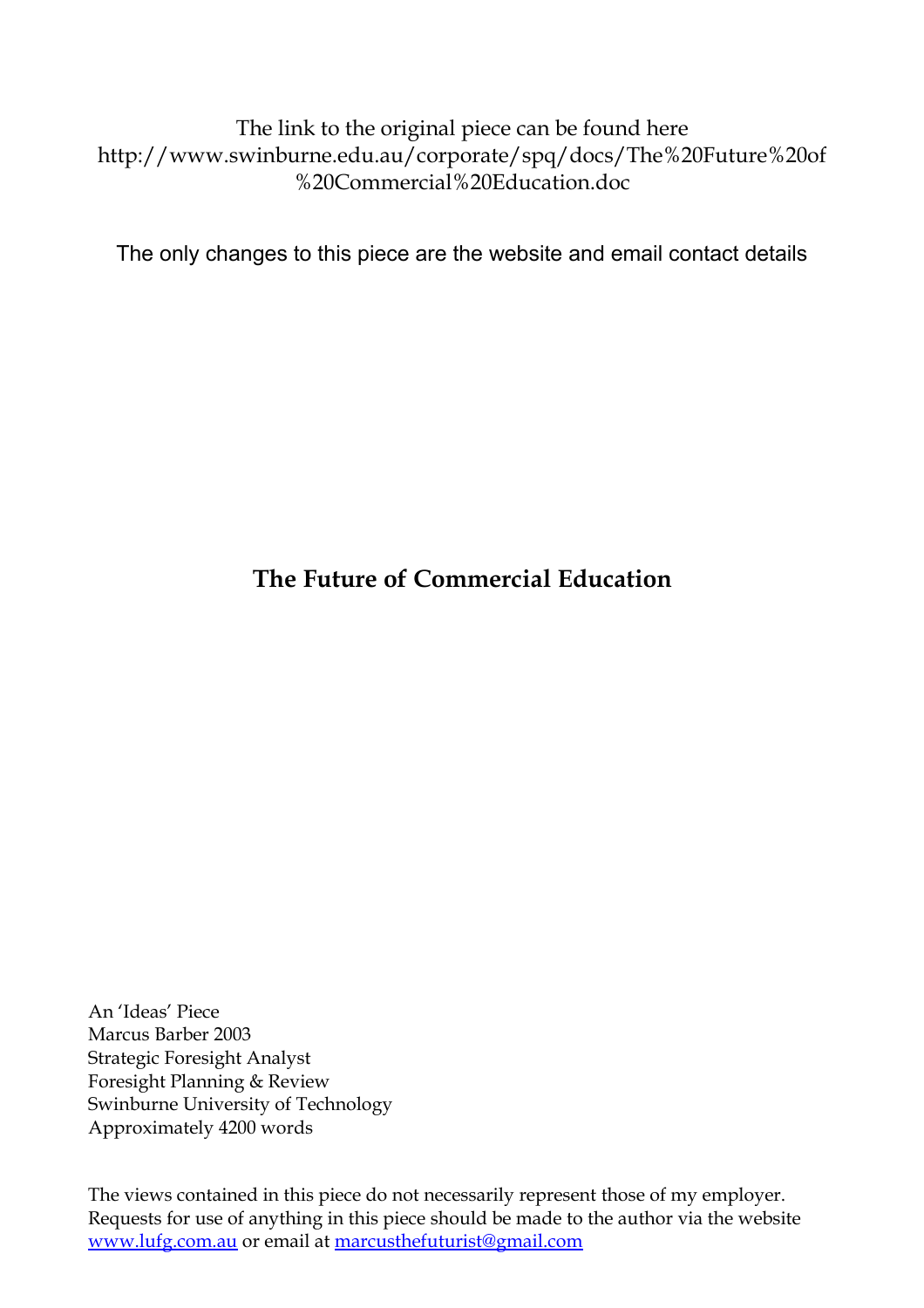#### Introduction

You only have to get a sense of the ratings for TV shows on Nostradamus and his quatrains (1), look at the amount of calls the 0055 'Your horoscope' (2) phone lines generate and see the 'How to predict the next share market boom' type books fly off the shelves (3), to know that people love predictions.

#### **So let me make one – the following is an indication of the type of approach that will be commonplace by 2015.**

Yes you read right – by the middle of the next decade, the idea or 'theme' encapsulated by this short piece will be an accepted, pursued and successful approach to education. For some. For others it will represent all that went wrong towards the turn of the century.

In the following text I'll give you the idea and then offer you a few of the emerging threads of development and show what will happen as they cross paths. I'll point out some of the obvious statements as well – the ones where you'll probably say, 'Yes and that's been around for ages so that is nothing new'. And you'll be right. The difference is what will happen when these already existing concepts are applied in new ways for new reasons generating a new result.

Now I am mindful that making predictions is fraught with danger – if you are wrong many will be happy to point out your mistakes, ridicule you and label you a crackpot. If you are right, some people will claim they predicted it before you, will say it was obvious and therefore not hard to predict or label you a 'guru' and seek your counsel on areas of which you have no knowledge or desire to make claims.

For the most part I've been reasonably successful at spotting early developments. Don't ask me how I do it, I'm not really sure though it probably comes from reading a lot of things in a lot of different fields and seeing if there are any links between them. Nor am I a millionaire as a result. I'm not in this thing for making money – I'll leave that to the doyens of what has been dubbed by Hazel Henderson (4) as 'The Global Casino', that thing they call 'the market' whatever that happens to be. Rather I happen to have a pretty good knack for making links between what most people seem to consider unrelated pieces of information. For those of you who have read my 'working ideas' document – 'A Blueprint for Advancing Australia Collectively' (5) first knocked up about the middle of 1999, or the paper 'A Drop in the Ocean for Foresight Practitioners' (6) written in 2002, you'll know what I mean by making links that seem to be 'on target'. Of course when you make enough predictions, you are bound to get one right sooner or later.  $\odot$ 

This text is written more as a conceptual piece than a 'hard' research-intensive paper and I am open to any feedback you'd care to give on the idea that follows.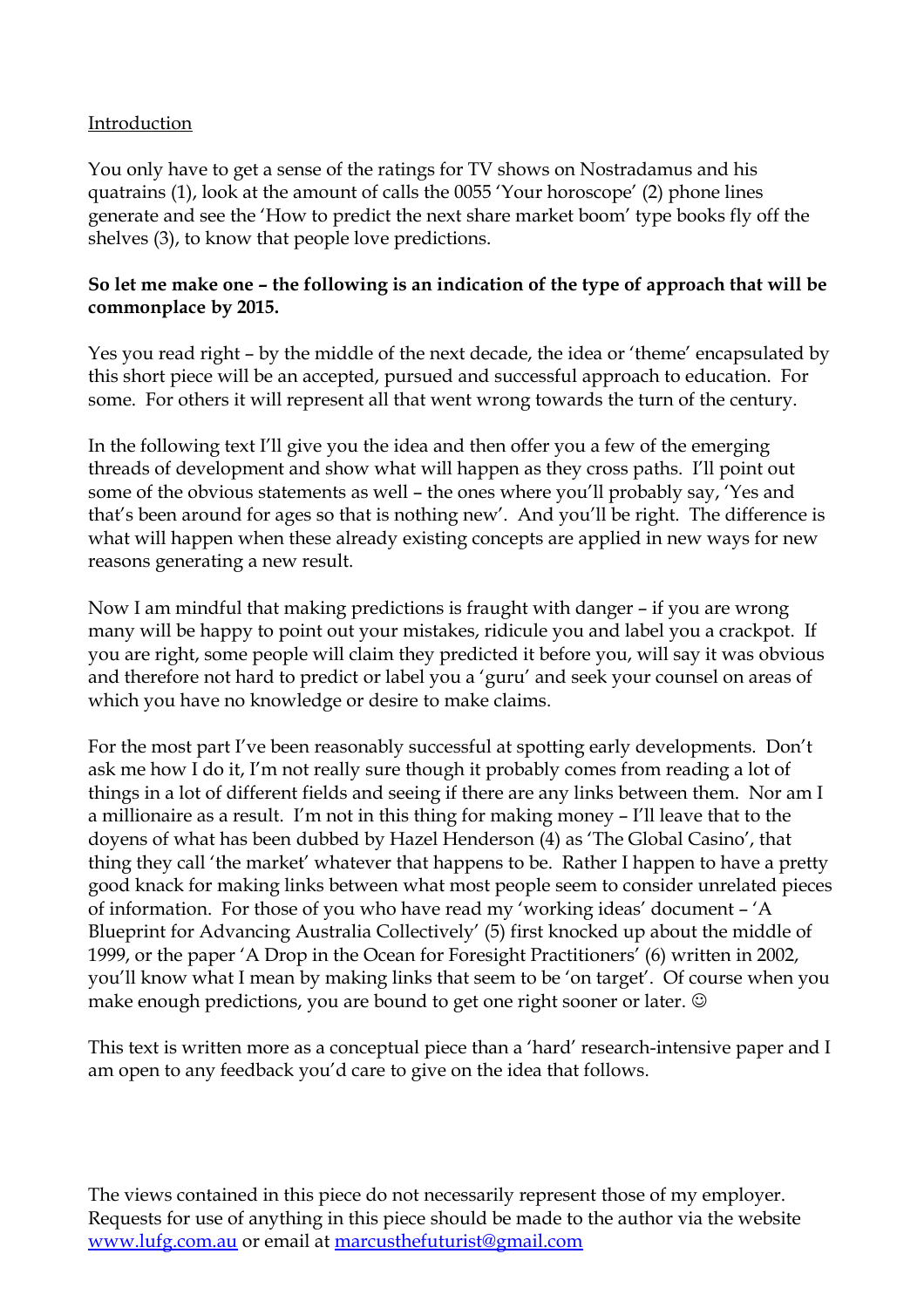#### *Definitions*

What do I mean by 'Commercial' and 'Education'?

In this document, 'Commercial' is the deliberate process of making money and may be seen as an end of itself. The aims of the entity are clearly 'for financial profit' though the paths to financial profit may take varied forms depending on the needs of the business.

The purpose of that profit may be claimed to be 'for shareholder benefits' though I don't consider the aspects of how any financial profit may be expended, why and for whom. As Art Kleiner has so succinctly shown in his book 'Who Really Matters…' (7) the 'who' in the business is usually a handful of key players whose decisions for the business are geared toward what they, as individuals want to achieve, with the concerns of shareholders and customers coming a long, long second. This paper does not intend to consider the ethics or values of decision-making around the idea of 'for profit' or the distribution of it.

'Education' is the process of providing learning and teaching in a format that aids both the student and teacher. The setting may be formal or informal, structured or open and may benefit entities not directly connected to the immediate process of 'teaching'.

The marriage of these two concepts then leads us to determine that an entity engaged in the pursuit of profit using the educational arena could be considered part of the 'Commercial Education' sector, whether or not their core business is 'to educate'.

#### *Commercial Education 2015 – Whose 'Commercial Education Sector?'*

It is important to note that due to my geographically structured experience, for the most part I am talking about the Australian education system. To some extent this expands the idea into the realm of the western hemisphere educational approaches that will include the United States and United Kingdom, and potentially Canada & France due to their proximity to those countries. New Zealand will be impacted though neither Australia or New Zealand combined would make a significant difference to the likely result. As such, this approach in Australia will lead to a 'two for one' result with no great increase in costs. Eventually the entire EU will embrace the concept.

Also I am aiming this at the Tertiary Sector. The secondary school market will follow in time and potentially the Primary market also will follow. Much later in this century I would imagine.

#### *So what is this idea?*

### **By 2015, students with the greatest potential for high tertiary achievement will have their tertiary fees paid for by an individual corporate player in exchange for an 'option' to employ the student upon graduation.**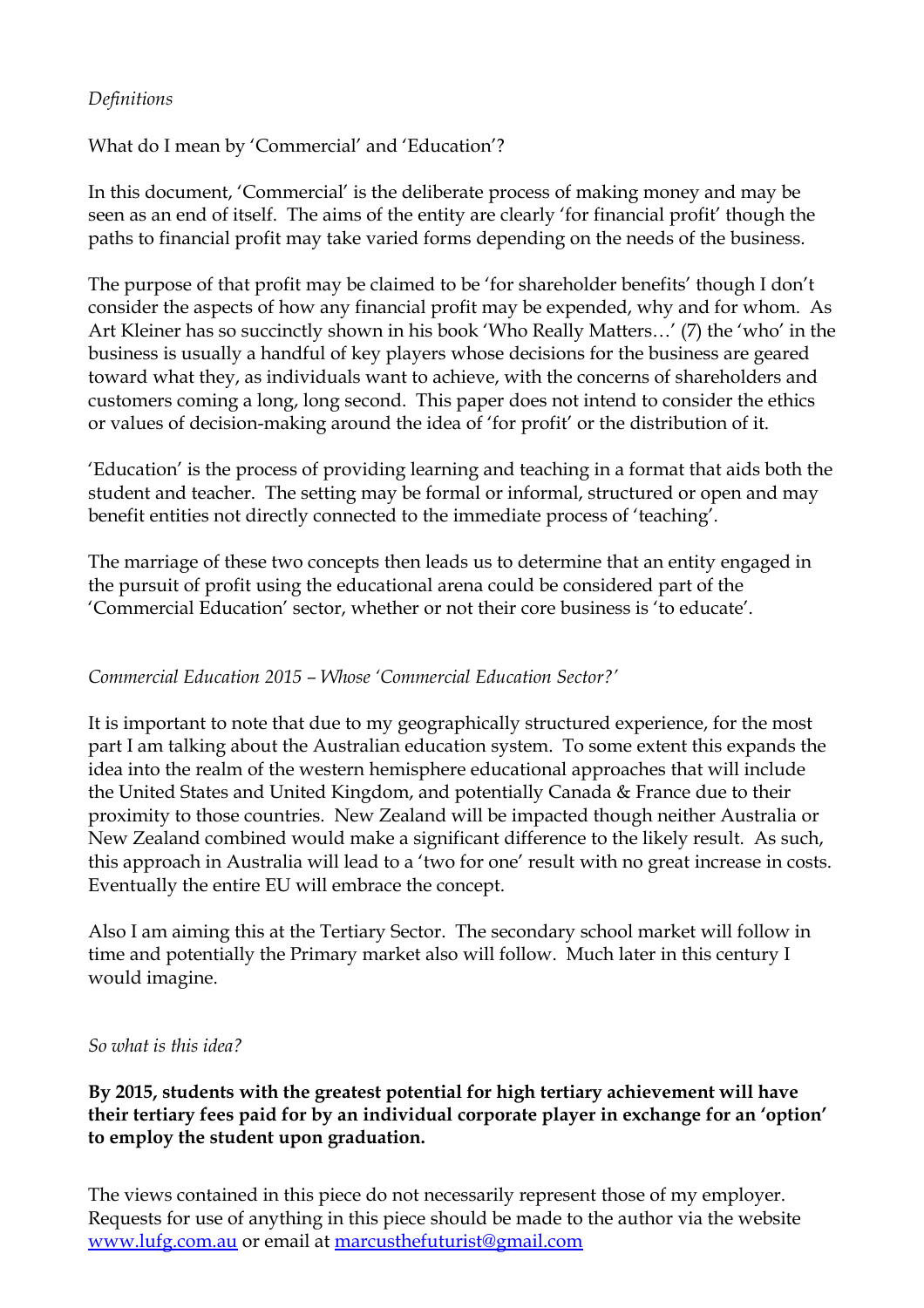Whilst this may sound like a radical idea to some, it is important to note that this idea already exists throughout the world with a primary aim – to boost employee recruitment numbers. I use the word 'recruitment' deliberately for the field of endeavour where this idea has been used for decades is within the military system. Right now, a student could join the navy or army or air force and undertake graduate studies in a field of their choice and from a wide array of subjects, on the condition that following their four or so years of degree study, they give the 'company' (military) four or more years of post-graduate service (8).

The only real difficulty that might delay this idea developing is the changing values of newer students who may seek greater workplace mobility and cross-functional challenges. As such, large corporations with multiple work locations and fields of endeavour will be best placed to provide the degree of challenge that will entice new workers.

#### *How will it work?*

Corporates will begin targeting high achieving secondary school students with advertisements to attend advanced assessment centres. Here they will undertake a series of tests to ascertain their suitability and potential.

It is unlikely that the Tertiary Entrance requirement (TER) scores (9) used now to rank VCE students for places in Universities will be sufficiently robust or realistic for the corporate market. So the Emotional Quotient tests, IQ tests and Values Tests (along with a myriad of others) will be used. (10)

It is probable that a couple of businesses will emerge to handle this process for the wider business community and that what will happen is an AFL-style draft televised around the country (11). High potential candidates will nominate for the draft and a business will pick them up or negotiate with them on the terms of an education/work contract. Top candidates will have their choice of employer and study area. Smart employers will secure their next batch of highflying personnel before competitors snap them up, with talent scouts scouring the schools using a network of secondary school teachers.

## *Divergent Theme*

Alternatively to this approach or simultaneously (and with the same result), Tertiary Institutions will offer top potential candidates a degree free of fees or greatly reduced, on the proviso that they have the right to 'sell' the candidate to the highest bidding employer.

## *Emerging Signs*

So how will we know when this approach begins to emerge from the ether of current educational formats? Well funnily enough, many of the signs (anecdotal and concrete) have been around for years, there has just been a lack of urgency connected to the need.

#### Some of the early indicators are –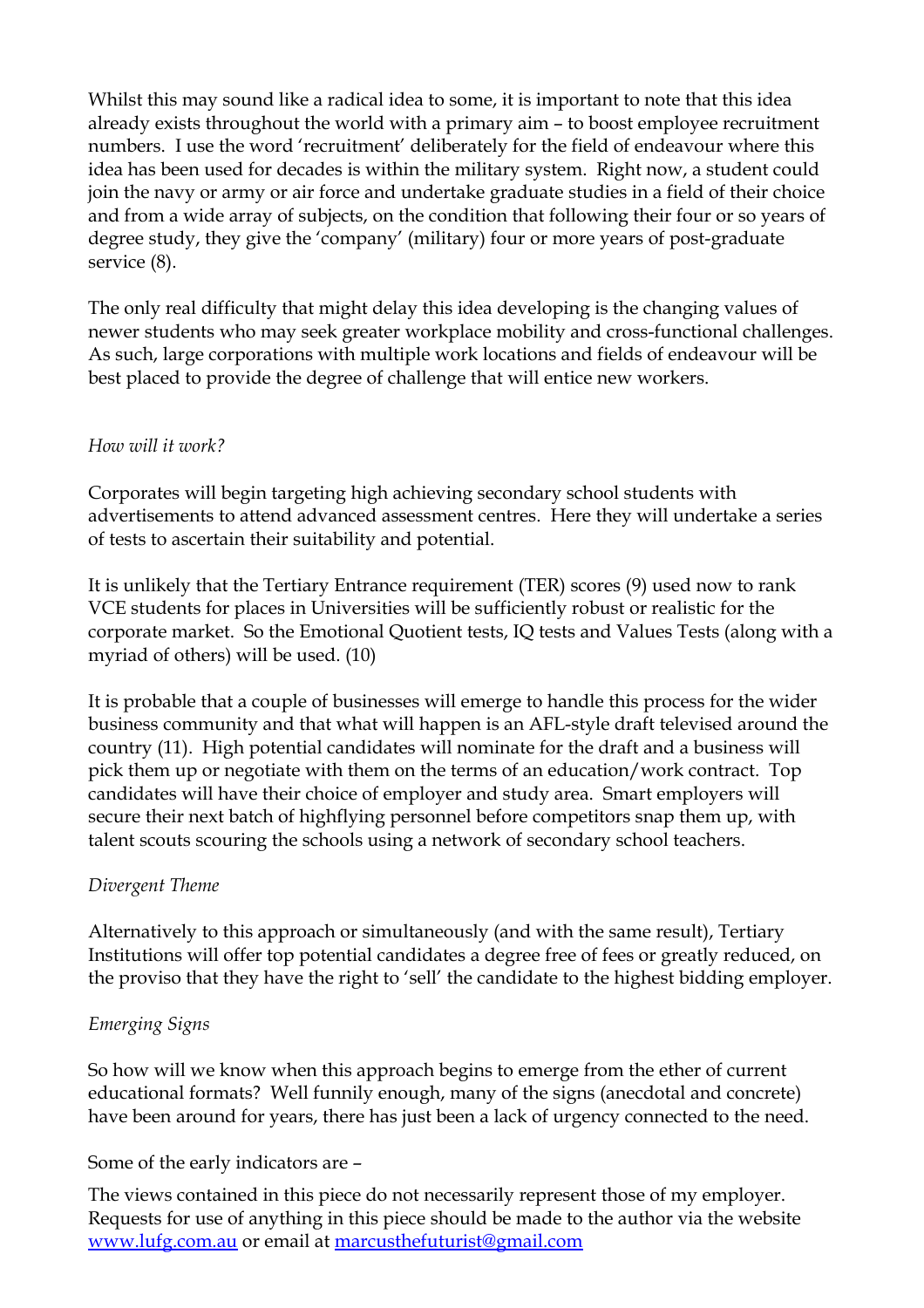- The push towards greater accountability of taxpayer funded institutions for producing educational outcomes through a corporatisation of the workplace (12)
- The push for Tertiary Institutions to have closer ties with industry
- The ever increasing drive for Self Generated Revenue (SGR) for the University Sector as funding continues to be withdrawn by governments (13)
- The heavier emphasis of university research units to produce more relevant (read profit potential) outcomes
- The poaching of top research scientists by the corporate sector
- The increased costs of tertiary education for students around the world
- Estimations of lack of suitably qualified employees by 2008 in the US that may impact Australia's employee pool (14)

*How will these indicators 'play out'?*

### **Closer Ties/Educational Outcomes -**

Developing closer ties with Industry is an attempt to ensure that teaching outcomes lead to employment outcomes. But using 'closer ties to Industry' as a viable indicator of the value of taxpayer expenditure, we presuppose that what is needed 'now' by industry sectors, is what will be needed in 3 or 5 or more years time.

The unfortunate thing is that Industry sectors have been notoriously bad at predicting what their needs will be beyond the next quarterly report and this isn't just within the area of qualified and trained employees – take a look at the industry cries for more IT workers right up to the days of the IT bubble bursting, just a couple of years ago.

Some (mistakenly in my opinion) pursue the Information Technology route as a 'cure all', others take the 'dumbing down' route – sacking their mid tier management level and employees with a number of years under their belt, in an effort to reduce costs, and some companies attempt both at the same time. In each approach, the business loses cultural foundation, developmental knowledge and intellectual capacity. The 'chainsaw' approach has proven time and time again to produce minimal gains and significant losses over any period beyond two years, as has the mergers and acquisitions route. The IT route sees massive expenditure on systems that take years to integrate, costs millions to purchase and thousands of dollars to retrain staff or make others redundant, all to be 'out of date' and superseded by the time it is bedded down. (15)

The ideas then, of what type of employees industry might require, are rather less exact that many would have us believe. To test how 'exact' one need only ask the following question – 'If the tertiary education sector adapts to meet the current stated needs of the The views contained in this piece do not necessarily represent those of my employer. Requests for use of anything in this piece should be made to the author via the website [www.lufg.com.au](http://www.lufg.com.au/) or email at [marcusthefuturist@gmail.com](mailto:marcusthefuturist@gmail.com.au)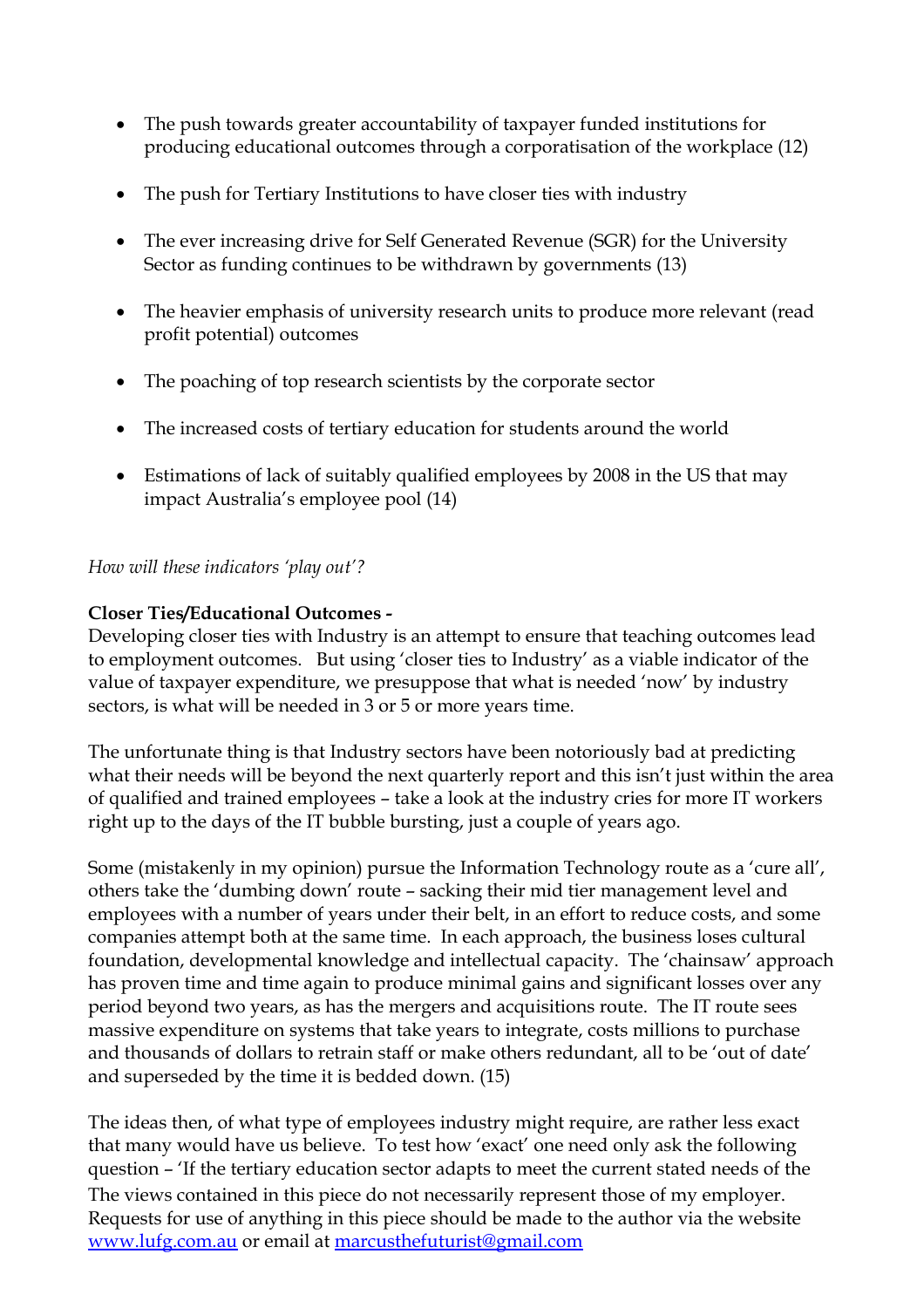corporate sector, would industry be willing to guarantee those work places or fund the retraining if those places are no longer available?' I suspect that the chances of meeting with anything other than a resounding 'NO' are unlikely. 'Far better it is', say those in the corporate world 'for someone else to pay for the planting and growing of the tree and for us to 'pick the cherries'.' Without this commitment by the corporate sector, the availability of positions for these well-trained student personnel is not guaranteed, despite demands that the tertiary sector produce more 'relevant' training outcomes. The so called 'employee needs' are not quantified by employers because many have no idea themselves, tied as they often are, to meeting the demands of a vague entity like 'the market'.

#### **Self Generated Revenue/Research**

In the Tertiary Education sector, Self Generated Revenue (SGR) is also linked to aspects of research development and increasing student fees for a tertiary education. SGR can be improved by developing a core set of profitable patents as a result of effective research. It can also be improved by providing more full-fee paying places for students who can afford it. In both cases, what drives the direction taken is the reduction in funding by governments.

This may or may not be a good thing depending on your perspective. What we know however is that those full fee paying students essentially represent pure profit for a University once its quotas of subsidised places is filled. Ideally perhaps, for a class of say 30 students, 16 would be government funded places (covering costs) and the rest fee paying. Over the last two decades the actual funding of the tertiary sector by government has shrunk from about 90% to about 45%. Profitable research centres are a must as is a diversification of the student base to incorporate full fee paying attendees.

#### *Divergent Theme*

University research arms are also pushed hard to 'produce' commercial outcomes. Yet at the same time there are calls for wider collaboration within the tertiary sector. In an environment of decreasing funding, expecting increased collaboration on high-potential commercial fields of endeavour is unlikely where concern over self-preservation is high. Collaboration is likely only where (often smaller) universities feel they need to share costs and where the perceived benefit is still likely to be substantial to all parties. As such, university research units pursue developments in those fields dubbed 'the next big thing'. These 'media hyped' bubbles suck research funding from fields less 'sexy' yet more likely to generate beneficial outcomes and at an earlier stage. When this occurs, the 'Collapsed Calliper Effect' (16) forms a debilitating self-generated loop in which control is lost and the inevitable crash occurs. Rather than nurture broad development over longer periods, increasingly cash strapped institutions look to hit 'home runs' through closer research ties with industry players willing to fund development – but we all know what happens on the 3<sup>rd</sup> strike.

Finally this leaves top research scientists being poached by the deep wallets of large multinational firms intent on maintaining a competitive advantage. Unable to compete with these multinationals, a 'brain drain' ensues. The quality of research output can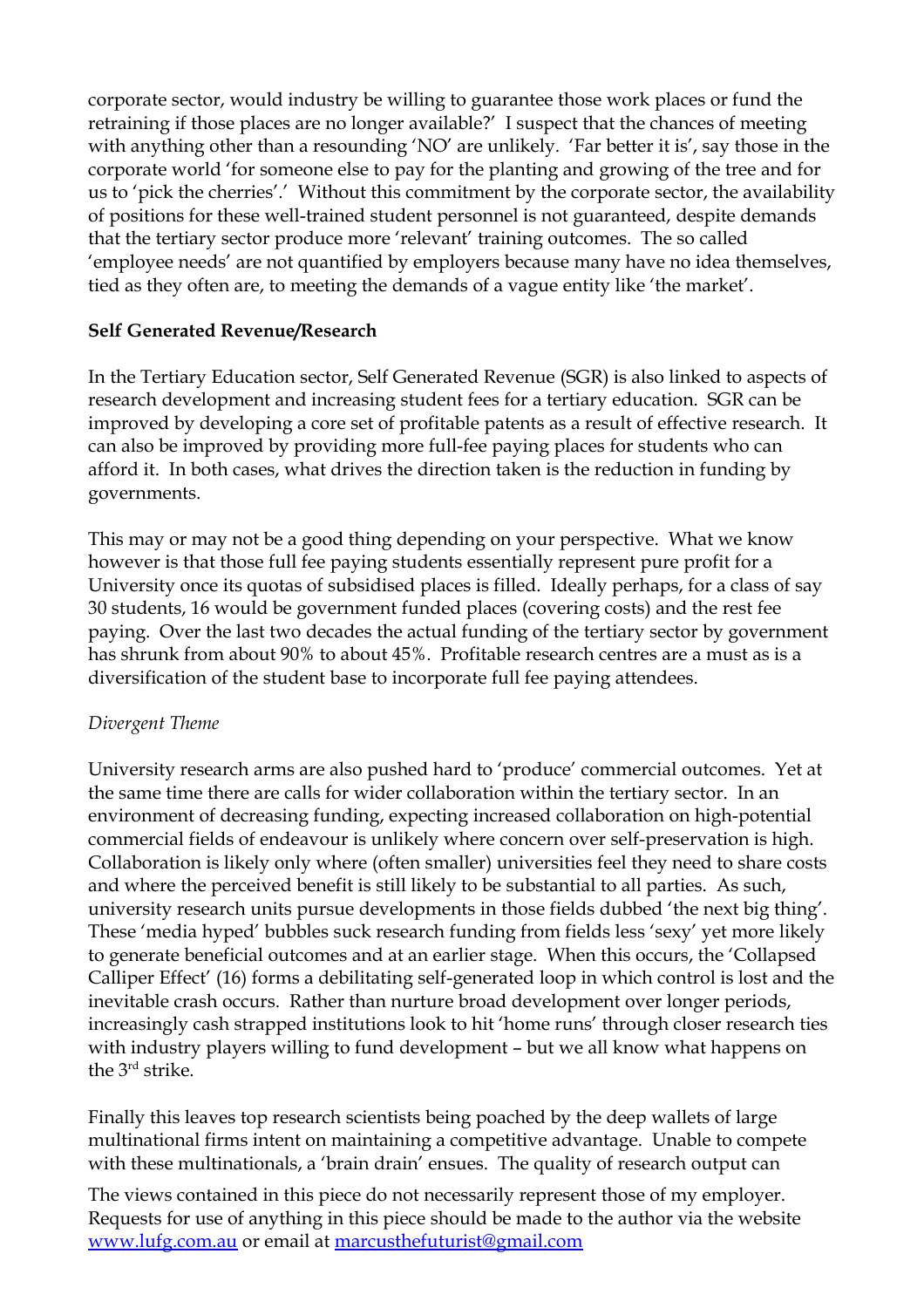reduce and this means that Governments manage to reinforce their cries of 'relevance'. Under pressure, Universities 'punt' on the next big thing, reducing funding in areas deemed by management to be 'on the periphery' in order to enhance the likelihood of their 'backed horse' winning the race. Only a very small percentage of punts will pay off. As a result, further Government funding is withdrawn and the only area available to increase tertiary sector funding is via full fee paying students.

#### **Fee Paying Consumers**

More full-fee paying students or higher fees per student are the two key options left meaning that more students find that they are left with just two options – withdraw from the system or take on an extraordinary level of debt. (17)

The divergent strategy for students is to borrow heavily on personal loans and credit cards, use those funds to pay back the government secured loans and then declare bankruptcy to clear the debt. This leaves them with a degree and a poor credit rating, but with minimal chances to purchase their own home or significant other assets, what do they have to lose?

The idea of bankruptcy also makes potential employees less attractive to potential employers. As it is possible that the more expensive fields (like law, accounting, and medical streams) will also see the greatest number of potential defaulters, the pool of suitable high quality candidates in those fields will reduce.

The other choice for graduates is to opt for employment opportunities overseas in countries with a favourable exchange rate, most notably the United Kingdom and the United States. This will lead to a brain drain of availably qualified candidates, exacerbating the problem for local companies. We may begin to see Australian graduates poached by overseas multinationals who, lacking appropriate candidates in their own locations, wait for Australia to fund the education and then 'pick the cherries' – the exact approach currently used by most large Corporates here in Australia.

#### *Divergent Theme*

Buckling under the weight of student fees and repayments of student loans, the next line of housing purchaser and entertainment product purchaser is drained from the marketplace. This negative impact is not currently factored into the costing estimations as a flow on effect to the economy, despite an increase in tertiary qualified employees over the past decade of about 10%. Corporations blinded to the peripheral impacts of the change suddenly find themselves without a chance for a growing market share particularly as communities of practise (students who get together to share resources), develop a means for addressing the issue of 'access to' rather than market driven 'ownership of' products.

Business sectors like retail clothing, entertainment and WE (wearable electronics) (18) manufacturers feel the impact of a shrinking market base of an 'upwardly mobile' student sector. Those students who opt out of the education stream create a new market of cheap product consumers who whilst unburdened by student debt, lack the income resources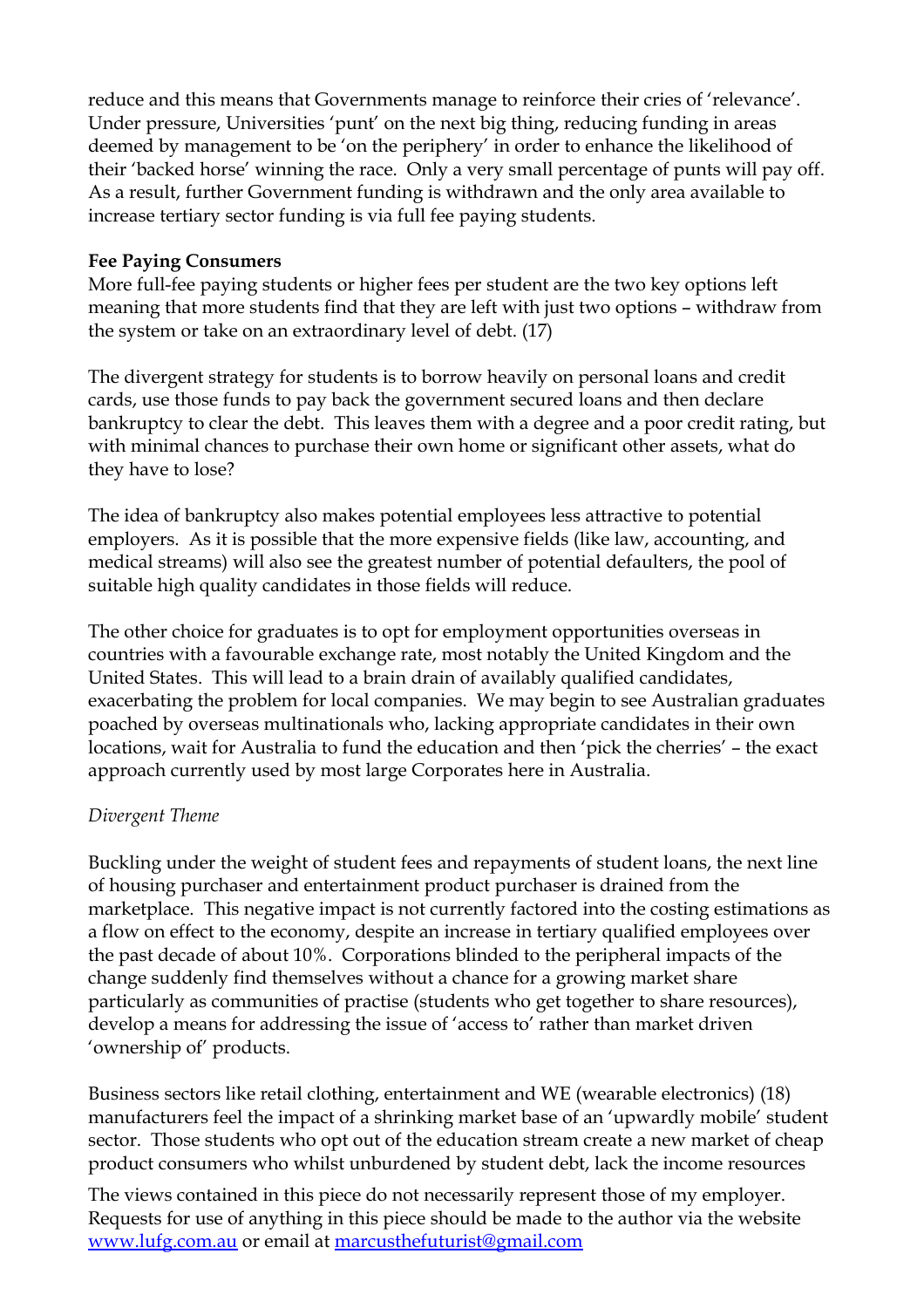able to take advantage of expensive gadgetry. They also represent a growing wedge between a society and its ability to cater for the disenfranchised.

#### **Employment Outcomes**

Whilst all of this occurs the next wave of influence crashes onto the shore – the recognition that a degree does not guarantee a job.

This is true in particular within the large corporate field that is seeking ever more ways to reduce their employee numbers whilst maintaining market share and profitability. Where a degree once made a position within a firm a 'walk up start', nowadays this is not the case and is extending to include the 'tuppence a dozen' Postgraduate degrees as many are also beginning to discover. (Sidenote: This bodes a warning of dark clouds on the horizon for many MBA schools). At the same time, shifts in the values of new employees are leading to a more discerning marketplace by new employees who view the idea of working for a large corporate an anathema to everything 'their group' believes.

Small to Medium Enterprises (SMEs) suddenly find themselves with access to degreequalified employees and not all will be able to manage the transition for employing and retaining staff with arguably better (knowledge) skills than the owner. Ever decreasing career time spans ensue, aggravating the difficulty for graduates to obtain banking finance. Other SMEs will be able to fully utilise these well-trained employees by providing fertile ground for adding real life experience to the theoretical learning. They'll begin making extensive inroads into the market share of the big players, leading to a rebirth of medium size enterprises able to pick off the share of the smaller players, whilst still providing greater customer service to consumers.

#### **Release the Hounds**

Finally the next level of development occurs as the legal fraternity look to tap the income streams of the Tertiary Sector. Full fee paying students, disgruntled with the quality of teaching, the crammed classrooms, the lack of access to tutorials and the cost of fees, exacerbated by a lack of employment outcomes, sue for damages with class action against individual institutions. Universities, unfamiliar with a full on attack are likely to succumb and settle out of court. Next year's budgets look a lot thinner for some departments.

Professional Indemnity Insurance costs soar for universities with Governments demanding that the sector be more accountable and this 'crisis' is used as a means for removing the 'academic dinosaurs' that've been the mainstay of teaching for decades. The dinosaurs aren't the problem, just part of it and ripping the foundational heart out of the sector only exacerbates the issue over quality. Whilst content delivery styles improve through more tech savvy teachers, the quality of content is diluted due to the removal of the extensive knowledge base. The winners are the legal firms and insurance agencies.

## Overall External Themes Summary

The lack of qualified employees on the horizon in the US extends not only to qualified 'knowledge workers' but to sectors of the health care sector, in particular, nursing staff.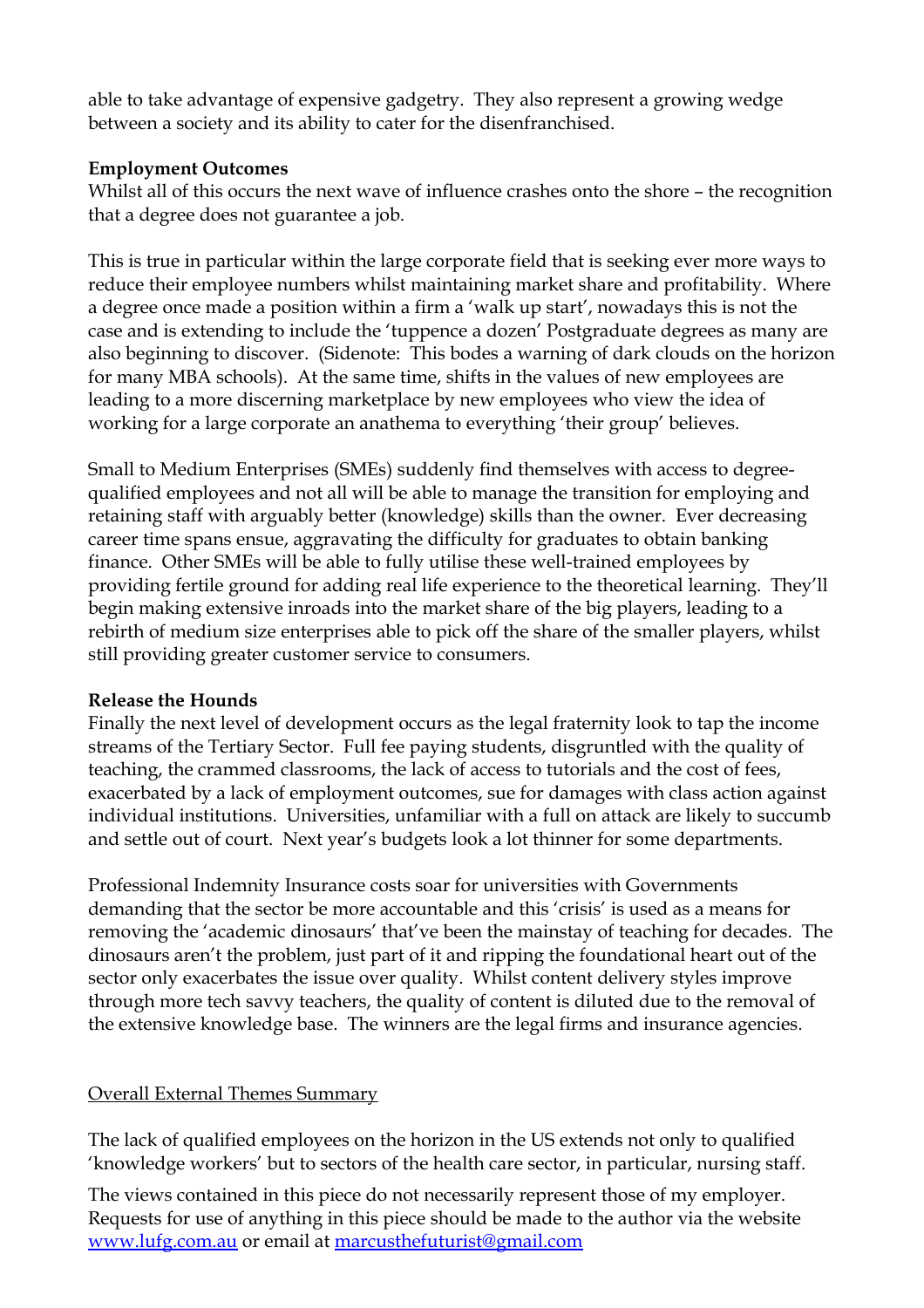Students' suing both individually and in a class action lawsuit has already occurred in the United States and in Canada (both pending) (19) and was the subject of a future Wildcard in Swinburne University's monthly foresight bulletin, 'Prospect'. (20) Emulation in Australia is likely, particularly as a class action law suit.

The recruitment/education process is already in existence in armed forces and will be easily replicated within the commercial sector. To some extent a limited use of this approach is used to source research scientists or top corporate managers with 'golden handcuffs' and share options a common way to attract and retain key staff.

Corporate sponsored or owned universities and colleges already exist. Examples include McDonalds University (21), and Bond University (22) among a myriad of private educational institutions or employer/corporate sponsored 'schools', most notably within the management sphere of training. The relationships may have begun as sponsorship opportunities and the development is likely to see corporate players wanting to gain closer and faster access to the next crop of bright young employees. Since McDonalds University, formal training programme have grown significantly and now it is common for universities to deliver MBA programmes through a corporation's intranet system.

#### *'Prologue'*

Amidst the rubble of educational and research outcomes, fee structures, self generated revenue targets, industry relevance and a perception of the lack of suitably qualified employee candidates, a new industry is born - enter the new commercial arrangements with 'employee option' contracts for students.

One final thought - these new commercial recruitment arrangements will also lead to another significant development, what I call the monolingual second-class employee (MSE). The rise of MSEs is being driven by the global corporatisation of the workforce with particular emphasis on the large populations and developing economies of India, China and Indonesia.

The powerful western businesses reliant on English speaking employees have begun to place more emphasis on growth opportunities and cost shifting via outsourcing opportunities in the developing nations. At the same time, these nations have begun to focus their own internal processes at engaging with the 'growth' opportunities represented by increasing exposure and openness with the rest of the world through trade developments. In all circumstances it is the multi lingual employees who play a significant role in business negotiation, staff training and opportunity sourcing.

As these business relationships develop, it will be expected that employees have the ability to operate in any geographic location, regardless of their physical location (as can be seen with the IT sector and Call Service sector in India. Ultimately, only multi linguistic employees will be able to do that successfully. This will see a rise in the new second-class employee – monolingual English speakers. Players within the Commercial Education arena will also use this as a critical criterion for new staff selection. Students without the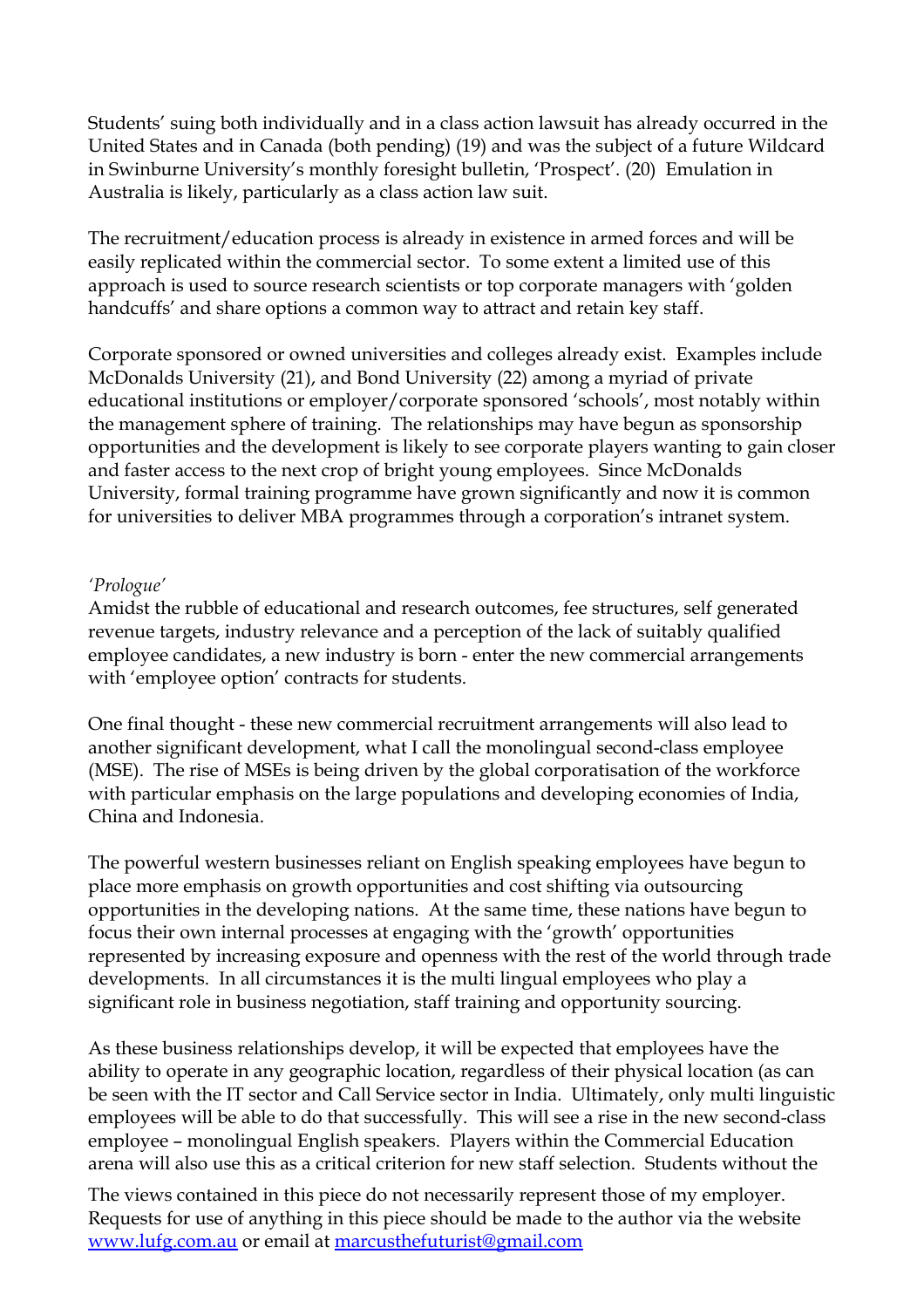ability to speak English, along with say Mandarin and/or Hindi and/or Indonesian will be rated below those students that do.

## **Conclusion**

By 2015, candidates with 'top potential' ratings will be plucked by the corporate market and will pay for tertiary education fees for an 'option' over employment offers. How those option contracts are worded will be interesting to see.

Fee paying students will demand greater accountability for their funds and law suits targeting universities are likely either in class actions or in single cases. Either way the costs of insurance will increase and universities will be demanding greater results and accountability from their teaching staff. Many of the teaching staff will rebel and be forced out, unable to meet the demands of a corporatised tertiary education sector. A core of experience and knowledge will be lost along with the 'dinosaurs' unwilling to adapt.

Universities will continue to punt on 'home runs' within research units. These gambles place higher stress on the regular income of fee-paying students who will bear the brunt of under funding and fee deregulation.

The end result will see the emergence of a new business sector – brokers in human potential. These brokers will be the middlemen, scouting for talented youngsters in need of funding for their tertiary education, and able to find multinationals with deep pockets, willing to seek options on these new employees. The winners will be high potential, multilingual students willing to commit to employment in exchange for a fee free degree. The losers will be English speaking students unable to fund their way into university or who don't meet the high expectations of the new 'employee draft' of 2015.

Like all changes, there will be winners and losers. The winners will be the first to prepare and act for these developments. The losers will be those who consider the future to be a constant predictable trend or 'real' only in terms of 'hard data'. These entities will have no one but themselves to blame. Other victims are those with little choice – good solid students that whilst not fitting into the 'outstanding' category, would make steady, reliable and valued employees. The tertiary debt that they carry may well become a noose around their neck for later life - an unfortunate outcome.

By the way, I'm starting my 16-month-old daughter on Mandarin tonight.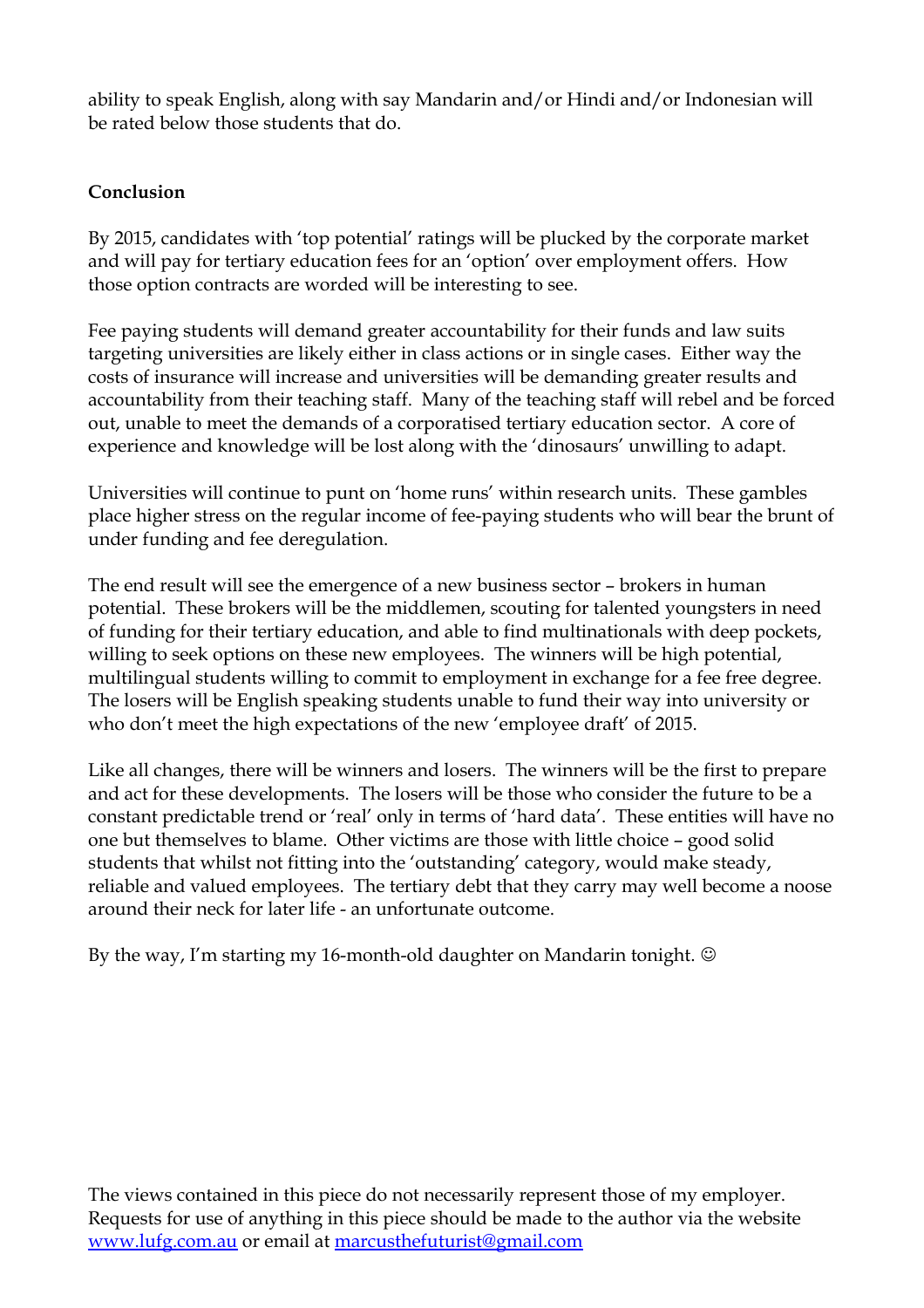#### References

- 1. Nostradamus See [www.activemind.com/Mysterious/Topics/Nostradamus](http://www.activemind.com/Mysterious/Topics/Nostradamus) for an overview of this 'fortune teller'.
- 2. See [http://www.harrymmiller.com.au/Chris\\_Turner.html](http://www.harrymmiller.com.au/Chris_Turner.html) for more reading
- 3. See<http://www.wrightbooks.com.au/investin.htm>for a few examples
- 4. Hazel Henderson, economist, futurist, social researcher, teacher. Author of numerous books and papers, her web site can be found at [www.hazelhenderson.com](http://www.hazelhenderson.com/)
- 5. Barber, Marcus P 'A Blueprint to Advance Australia Collectively'. Unpublished working ideas paper, 1999
- 6. Barber, Marcus P *'A Drop in the Ocean for Foresight Practitioners'*, Australian Foresight Institute, Swinburne University of Technology, 2002
- 7. Kleiner, Art *'Who Really Matters: The Core Group Theory of Power Privilege & Success'* 2003, DoubleDay
- 8. See [http://www.defencejobs.gov.au/careers\\_explorer/GraduatesFrame.html](http://www.defencejobs.gov.au/careers_explorer/GraduatesFrame.html)
- 9. See [http://admissions.uwa.edu.au/old\\_site\\_separator\\_1/old\\_site\\_separator\\_2/old](http://admissions.uwa.edu.au/old_site_separator_1/old_site_separator_2/old_site_separator_3/old_site_separator_4/pso/year_10?p=6443) site\_separator\_3/old\_site\_separator\_4/pso/year\_10?p=6443 for an overview of the TER system.
- 10. See Howard Gardner's work on 'Multiple Intelligences' at <http://www.nswagtc.org.au/info/articles/McGuinessMultIntellig.html>and also [www.spiraldynamics.org](http://www.spiraldynamics.org/) for the Values Systems test.
- 11. Australian Football League – [www.afl.com.au](http://www.afl.com.au/)
- 12. See<http://www.vcasu.org.au/nelson.html>for one opinion of the process.
- 13. See<http://www.ssu.swin.edu.au/media/swine/swine16>for one opinion on the concept of Self Generated Revenue (SGR).
- 14. Herman Trend Alert September 24<sup>th</sup> 2003, [www.hermangroup.com](http://www.hermangroup.com/)
- 15. Allegedly, despite an internal IT system assessment recommendation for the selection of any of the 'other alternatives', senior management at a division of one of Australia's telecommunications companies spent over \$70 million on a new IT system over 3 years and still didn't have full compliance or operability. This was 18 months longer and \$58 million more than what was expected and was said to be the major reason for a blow out in customer claims against the division, of around \$30 million in one financial year. In 2002, a full-page advertisement in the Australian Financial Review by the IT vendor listed a wide number of Top 200 companies using their service. The division of the telecommunications firm was not among them.
- 16. 'Collapsed Calliper Effect' Marcus Barber 2003. See 'Information & Communications Technologies (ICT) Environmental Scan, Conducted by Foresight Planning & Review, SUT 2003.
- 17. A Story in The Australian on the  $26<sup>th</sup>$  of March 2003 discussed the brain drain being caused by high levels of student debt as students seek higher paying jobs overseas in the US and UK, or using bankruptcy as an alternative.
- 18. WE's Wearable Electronics
- 19. See [http://www.softcom.net/webnews/wed/be/Uus-cheat.Rj5-\\_DOF.html](http://www.softcom.net/webnews/wed/be/Uus-cheat.Rj5-_DOF.html) and<http://www.gazette.uwo.ca/2003/march/6/News6.htm>and